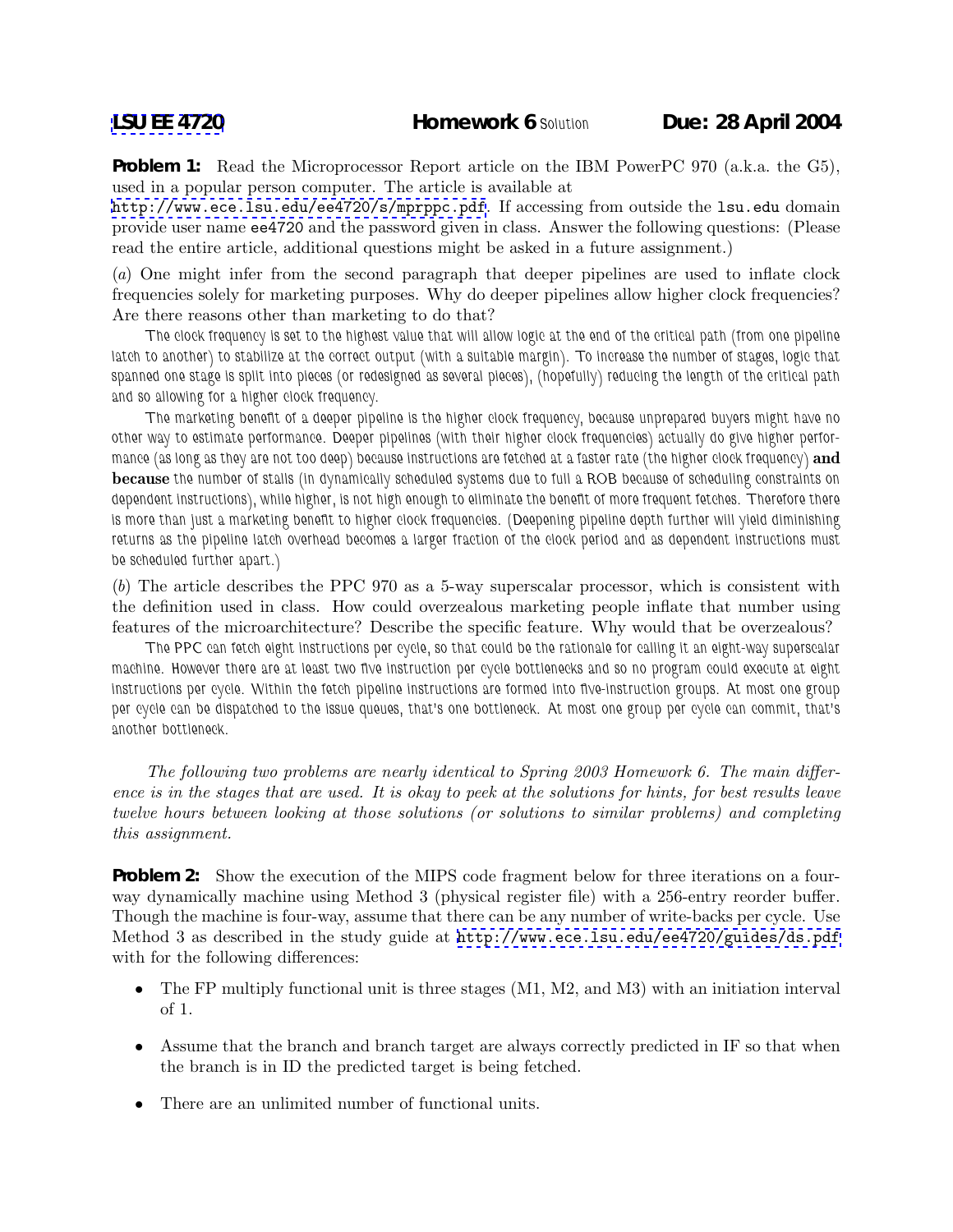(*a*) Show the pipeline execution diagram, indicate where each instruction commits.

(*b*) Determine the CPI for a large number of iterations. (The method used for statically scheduled systems will work here but will be very inconvenient. There is a much easier way to determine the CPI.)

# Solution # Cycle 0 1 2 3 4 5 6 7 8 9 10 11 12 13 14 15 16 LOOP: ldc1 f0, 0(t1) IF ID Q RR EA ME WB C mul f2, f2, f0 IF ID Q RR M1 M2 M3 WB C bneq t1, t2 LOOP IF ID Q RR B WB C addi t1, t1, 8 IF ID Q RR EX WB C ldc1 f0, 0(t1) IF ID Q RR EA ME WB C mul f2, f2, f0 IF ID Q RR M1 M2 M3 WB C bneq t1, t2 LOOP IF ID Q RR B WB C addi t1, t1, 8 IF ID Q RR EX WB C ldc1 f0, 0(t1) IF ID Q RR EA ME WB C mul f2, f2, f0 IF ID Q RR M1 M2 M3 WB C bneq t1, t2 LOOP IF ID Q RR B WB C addi t1, t1, 8 IF ID Q RR EX WB C # Cycle 0 1 2 3 4 5 6 7 8 9 10 11 12 13 14 15 16

The CPI is  $\frac{3}{4} = 0.75$ . The hard way of computing the CPI is completing the pipeline execution diagram until *there is a repeating pattern. With a 256-entry reorder buffer that will take a long time. Don't even try! The easy way is to find the critical path through the program (not the hardware logic). The critical path must be through loop carried dependencies, for this loop there are two, carried by* t1 *and* f2*. There is a single instruction per iteration that updates* t1 *and that has a latency of zero, so the path through* t1 *can execute at a rate of one iteration per cycle, which is the* same as the fetch rate. The path through  $f2$  is also through a single instruction, the multiply, however that has a latency *of 2 (takes 3 cycles to compute) and so the fastest it can execute is 3 cycles per iteration. The processor will initially fetch one iteration per cycle and the* addi *instruction will be able to keep up, while the* mul.d *will fall behind. Eventually the reorder buffer will fill, when that happens instructions will only be fetched when new space opens up, which will be* when the multiply instructions commit. Therefore fetch will drop to three cycles per iteration or a CPI of  $\frac{3}{4}$ .

*Note that the load is not on the critical path. It does provide data for the multiply and it is dependent on data from a previous iteration,* t1*, but it has its data ready before the multiply needs it. (This is only so because of the assumption that the load always hits the cache. With cache misses the situation is more complex.)*

*The Spring 2003 version of this problem did not include the* RR *stage but the CPI in both cases is the same. Though not in this case, deepening the pipeline (here with the* RR *stage) can have an impact on performance, for example, when there are branch mispredictions.*